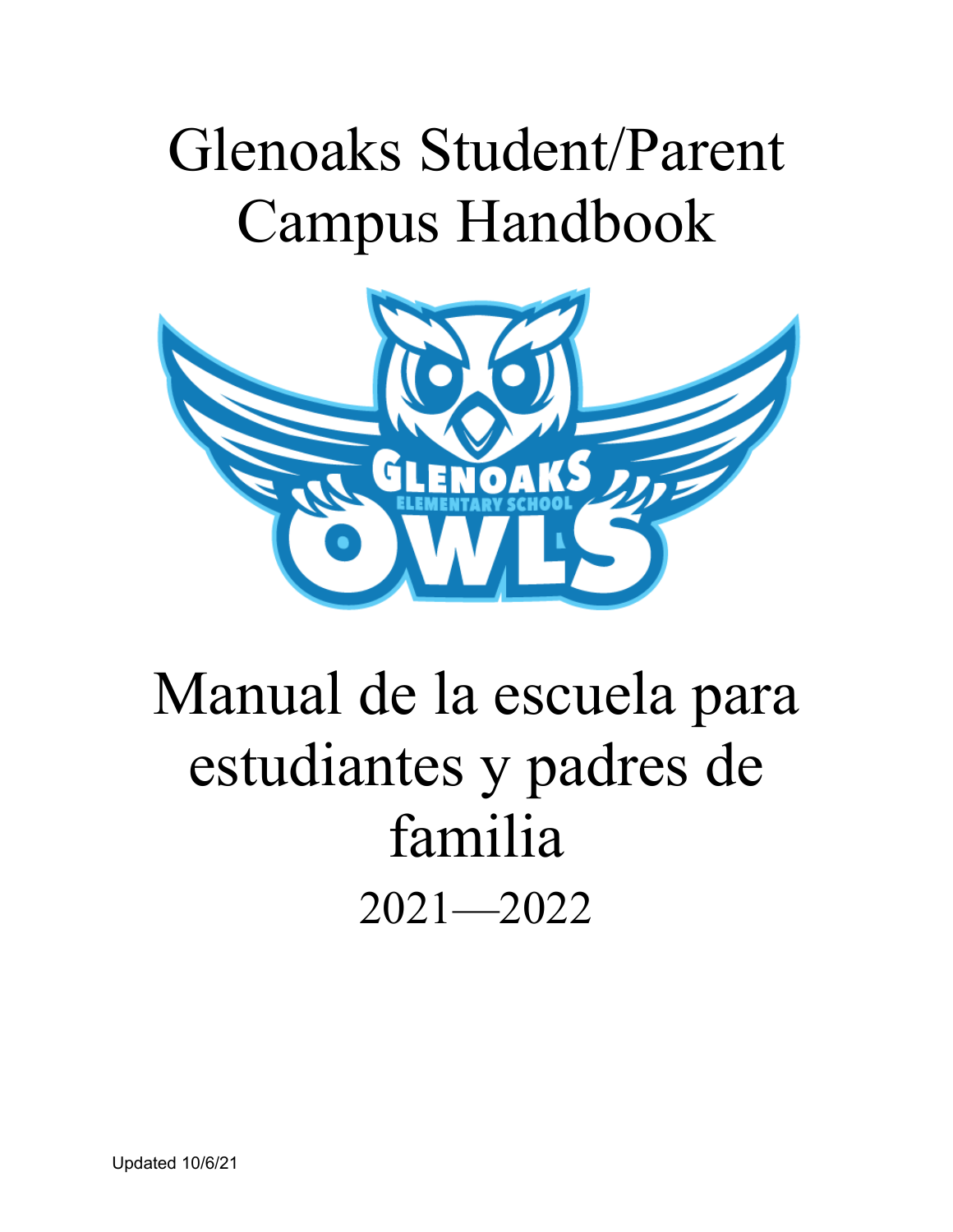#### WELCOME/BIENVENIDOS

In this parent handbook, you will find our campus policies and procedures, as well as other helpful information. We look forward to working closely with you to ensure our students have a successful year of learning and academic achievement. We are Glenoaks Proud! After you have read through his handbook, please sign, date, and return your acknowledgement of our campus policies and procedures located on the last page.

En este manual de padres de familia, ustedes encontrarán las reglas y procedimientos de nuestra escuela, al igual que otra información útil. Esperamos trabajar con ustedes para asegurarnos que nuestros estudiantes tengan un año exitoso de aprendizaje y logros académicos. ¡Somos orgullosamente Glenoaks! Después de que haya leído nuestro manual de padres de familia, por favor, firme, anote la fecha, y regrese el reconocimiento de nuestras reglas y procedimientos localizado en la última página.

## STUDENT ATTENDANCE/PUNCTUALITY EXPECTATIONS

Daily school attendance and punctuality are critical to student academic success. We understand that students may become too ill to attend school or you may have an occasional emergency that may prevent you from getting your child to school on time. However, in order for students to take advantage of all their learning opportunities and maximize their instructional time, they need to be here every day on time.

1. We will monitor all absences, tardies, and early departures very closely every day, and will be contacting parents by phone or a home visit if students are not in class by 7:45 AM.

2. The bell rings at 7:40 AM, and instruction starts promptly so students are expected to be in their classrooms ready to learn by 7:45 AM.

3. Students arriving after 7:45 AM are TARDY. Students will need to get a tardy slip before being allowed to go to class.

4. Students arriving after 9:00 AM are marked absent.

5. Please try to make doctor's appointments after school or on weekends. However, if you must keep an appointment during the day, return the student to school with a doctor's note so that your child is not marked absent, unless the doctor recommends home rest.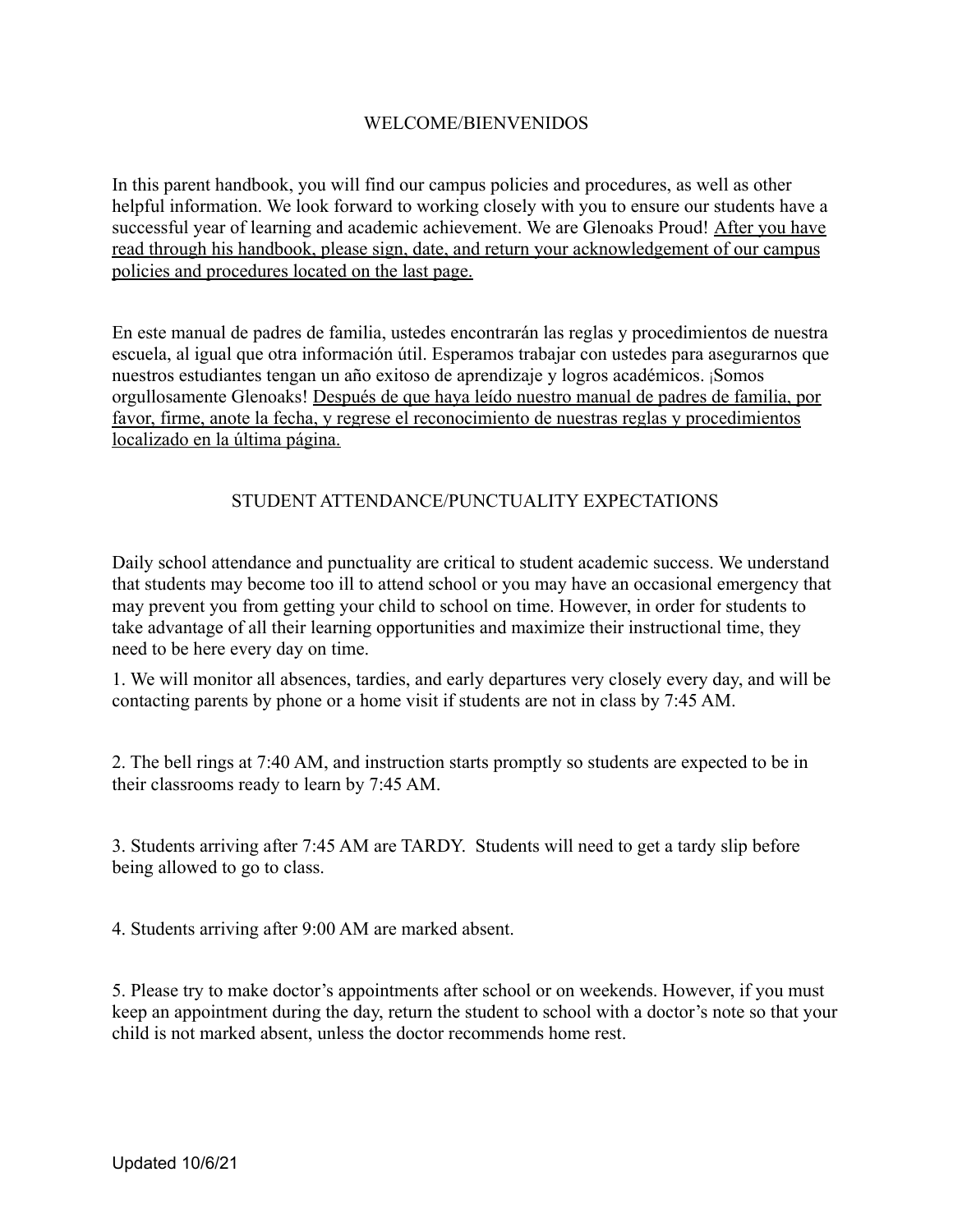#### EXPECTATIVAS DE ASISTENCIA Y PUNTUALIDAD PARA ESTUDIANTES

La asistencia y puntualidad diaria es muy importante para el éxito académico del estudiante. Entendemos que a veces los estudiantes se sienten demasiados enfermos para venir a la escuela o que ocasionalmente se presente una emergencia que le impida traer a los niños a la escuela a tiempo. Sin embargo, para que los estudiantes tomen ventaja de todas las oportunidades de aprendizaje y se maximice el tiempo de instrucción, necesitan estar aquí todos los días puntualmente.

1. Supervisaremos todas las faltas de asistencia a la escuela, tardanzas, y salidas tempranas muy de cerca todos los días y estaremos comunicándonos ya sea por teléfono o visita a la casa, con todos los padres de familia cuyos niños no estén en la clase para las 7:45 a.m.

2. La campana suena a las 7:40 a.m., y la instrucción empieza inmediatamente, así es que se espera que los estudiantes estén en sus salones listos para aprender a más tardar para las 7:45 a.m.

3. Los estudiantes que lleguen a la escuela después de las 7:45 a.m. cuentan como TARDE. Los estudiantes tendrán que obtener una nota de tardanza de la oficina antes de poder entrar a su salón de clase.

5. Los estudiantes que lleguen a la escuela después de las 9:00 a.m. serán marcados ausente.

5. Por favor trate de hacer sus citas con el doctor después del horario escolar o durante el fin de semana. Sin embargo, si tiene que hacer una cita durante horas de clase, traiga al estudiante de regreso a la escuela con una nota del doctor para que su hijo/a no sea marcado ausente, a menos que el doctor le recomiende descanso en casa.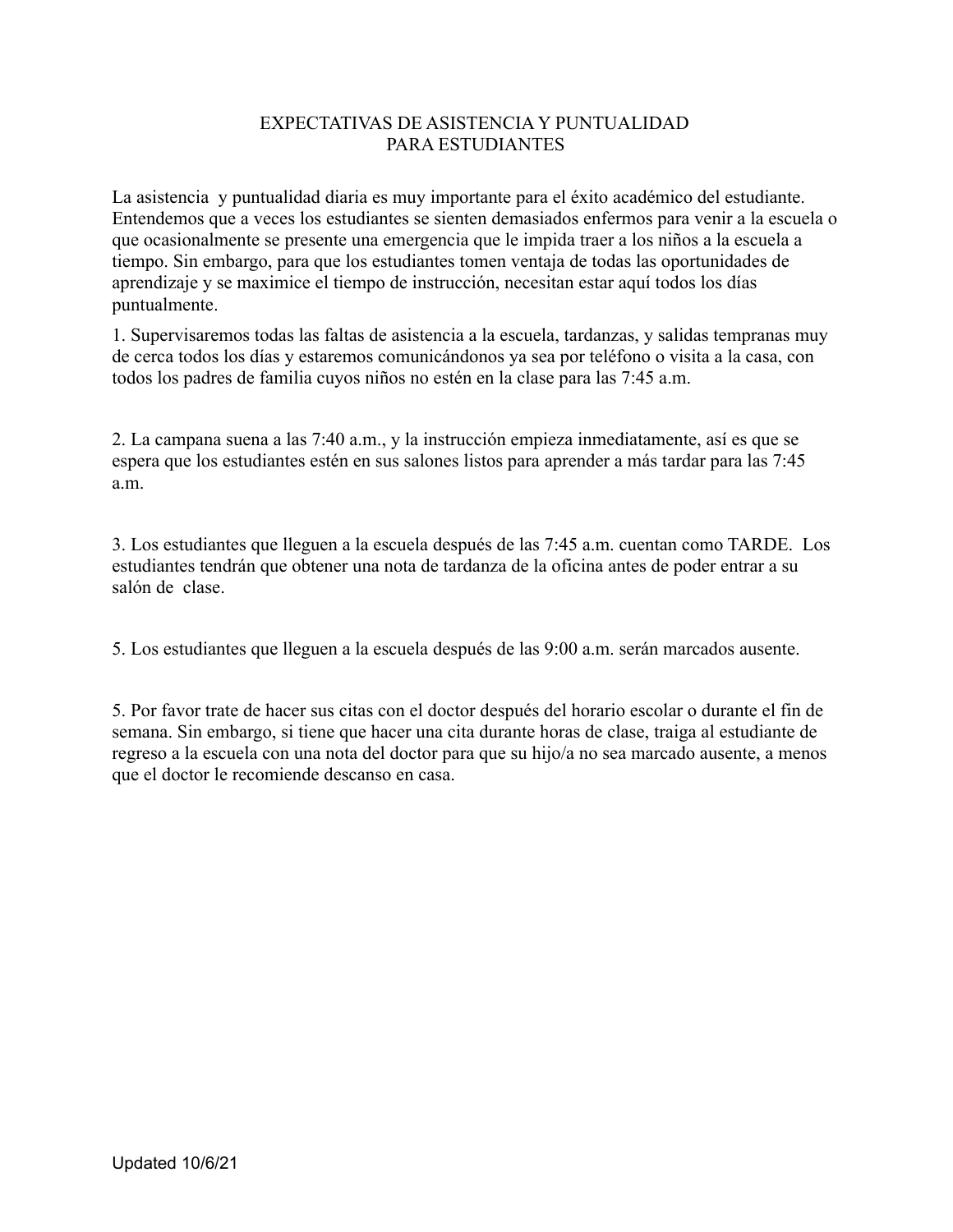#### EMERGENCY INFORMATION AND RELEASE OF STUDENTS

It is very important for the school office to have the MEDICAL RELEASE AND EMERGENCY INFORMATION in HAC available with correct telephone numbers in case of your child's illness or an accident occurs during school hours.

In addition, your child(ren) will only be released to person(s) indicated on the EMERGENCY INFORMATION in HAC to have authorization to pick up your child in the event that you are unable to do so.

If at any time during the school year, you should change your home, cell, or work telephone number or person(s) authorized to pick up your child, please notify the office immediately or stop by the office to make the changes.

Finally, for your child's safety, anyone picking up a child from the office or at dismissal from their teacher, MUST bring a photo identification with them to confirm they are the person authorized to pick up the child. No child will be released without proper identification confirmation.

## INFORMACIÓN EMERGENCIA Y PERMISO PARA RECOGER A ESTUDIANTES

Es muy importante para la oficina de la escuela tener INFORMACIÓN MÉDICA Y DE EMERGENCIA en HAC disponible con números de teléfonos correctos en caso de que su hijo/a se enferme o tenga un accidente durante el horario escolar.

Además, su hijo/a(s) solamente será dejado ser recogido por personas indicadas en la INFORMACIÓN DE EMERGENCIA que tienen autorización para recoger a su hijo/a(s) en caso de que ustedes no puedan.

Si en cualquier momento durante el año escolar, ustedes cambian su teléfono de casa, celular, o trabajo, o la/las persona(s) autorizadas a recoger a su hijo/a cambia(n), por favor notifique a la oficina inmediatamente y vengan a la oficina para hacer los cambios.

Finalmente, por la seguridad de su hijo/a, cualquier persona que venga a recoger a un niño/a de la oficina o de la/el maestro/o a la salida de la escuela, DEBE traer una identificación con fotografía para confirmar que él/ella es la persona autorizada para recoger a su hijo/a. Ningún niño/a será dejado ir sin confirmación de la identificación apropiada.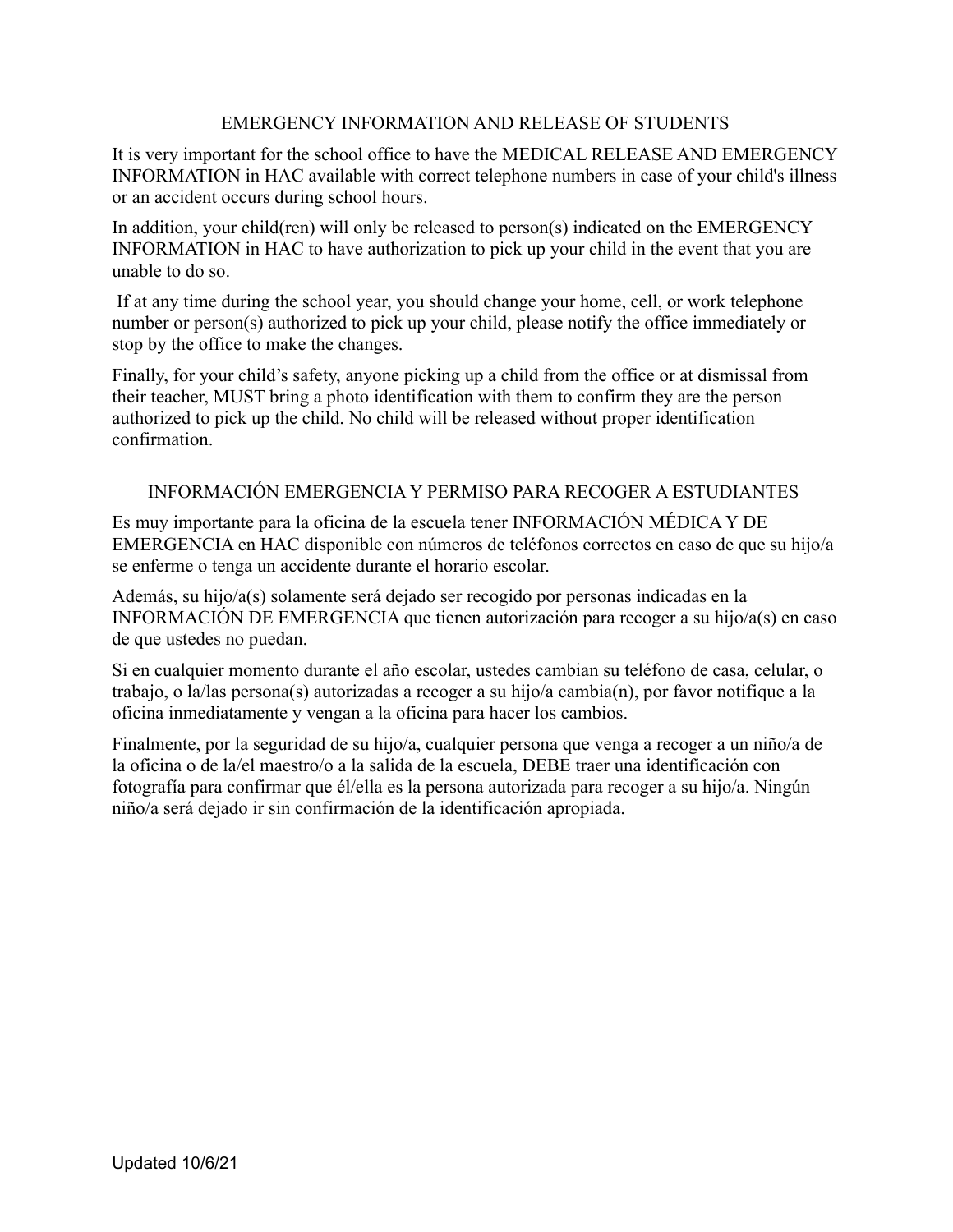## STUDENT DRESS CODE AND GROOMING POLICY

In order to have the best learning environment, we recommend certain standards for dress and grooming.

1. All shorts and pants must be worn at waist line and with a belt if necessary to hold shorts or pants at waistline. Shorts are accepted as long as they are at least mid-thigh length. Baggy or wide-leg pants are NOT allowed.

2. No hats or caps may be worn in school, except when special school events permit it.

3. See-through garments, tank tops, spaghetti straps, muscle shirts, halter tops, exposed back or mid-riffs are not permitted.

4. Indecent/inappropriate writings or drawings on clothing will not be permitted.

5. Hair must be neat and clean. Unconventional colored, multi-colored, spiked mohawk, faux-hawk, and shaved designs hair styles are not permitted.

6. For safety reasons, open-toed shoes and sandals are not recommended. Sneakers are encouraged for physical education class.

## CÓDIGO DE VESTIMENTA DEL ESTUDIANTE Y POLÍTICA DE ASEO

Para tener el mejor ambiente de aprendizaje, recomendamos ciertos estándares de vestimenta y aseo.

1. Todos los pantalones cortos y pantalones deben usarse a la altura de la cintura y con un cinturón si es necesario para sujetarlos a la cintura. Se aceptan pantalones cortos siempre que sean al menos hasta la mitad del muslo. NO se permiten pantalones anchos y/o holgados.

2. No se pueden usar sombreros o gorras en la escuela, excepto cuando los eventos escolares especiales lo permitan.

3. No se permiten prendas transparentes, camisetas sin mangas, tirantes finos, camisetas sin mangas, blusas sin mangas, espalda descubierta o blusas ombligueras.

4. No se permitirán escritos o dibujos indecentes / inapropiados en la ropa.

5. El cabello debe estar limpio y ordenado. No se permiten peinados con diseños de mohawk, faux-hawk y afeitado de colores no convencionales, multicolores, puntiagudos.

6. Por razones de seguridad, no se recomiendan zapatos abiertos ni sandalias. Se recomiendan los zapatos deportivos para la clase de educación física.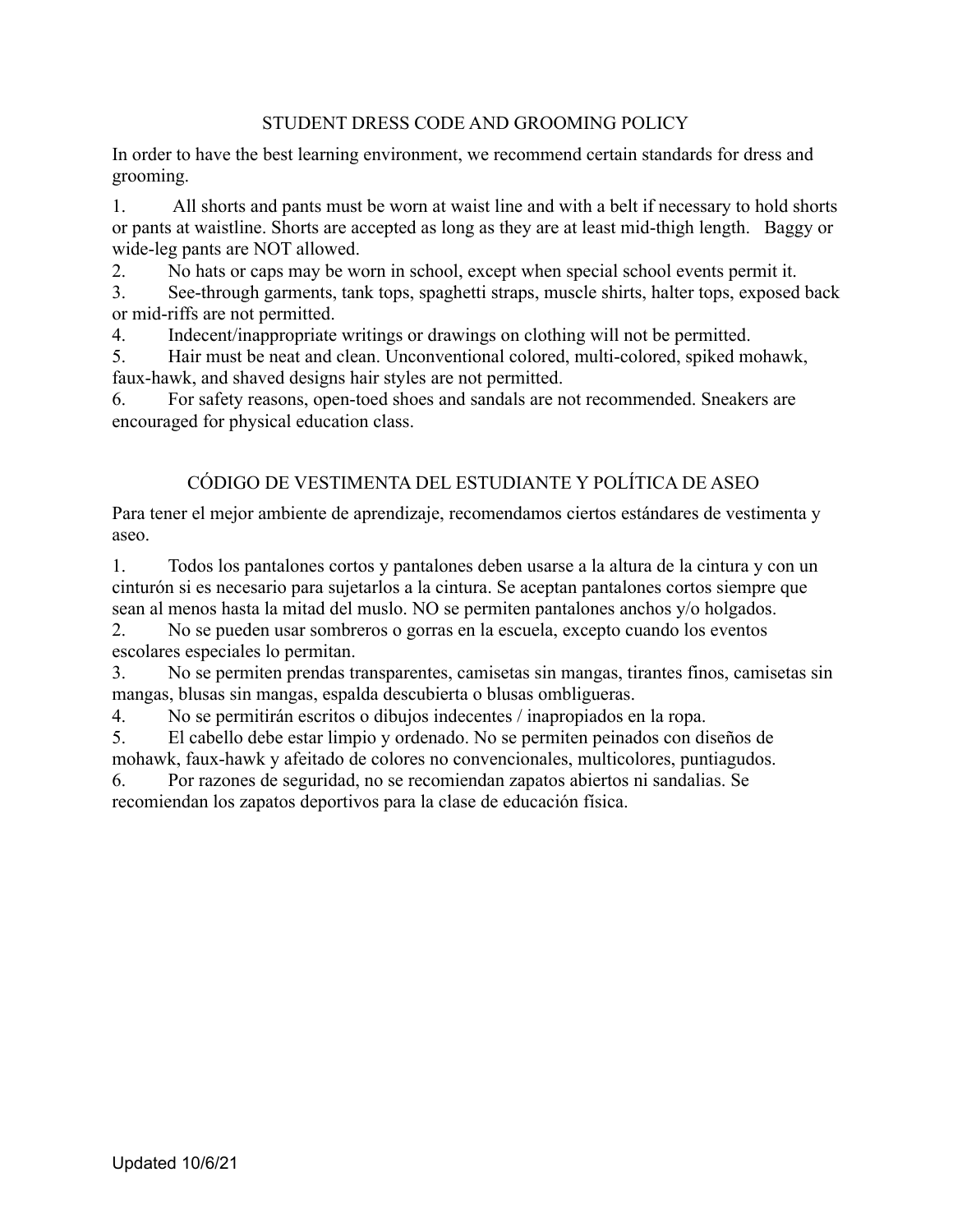#### STUDENT TECHNOLOGY USE

All students who bring devices with cellular capabilities from home will be expected to keep these devices in their backpacks.

- 1. All personal devices and cell phones must remain in the student backpack and on silent until after the end of the school day.
- 2. Smart watches may be worn, however cellular capabilities are not permitted for use during the school day, including making phone calls and searching the internet.

If a student violates these policies:

- 1. Student will be asked to place the device to their backpack
- 2. If the student does not comply, the device will be confiscated by staff, to be picked up by the parent

#### USO DE LA TECNOLOGÍA PARA ESTUDIANTES

Se espera que todos los estudiantes que traigan dispositivos con capacidades celulares de su casa mantengan estos dispositivos guardados en sus mochilas.

- 1. Todos los dispositivos personales y teléfonos celulares deben permanecer en la mochila del estudiante y en silencio hasta después del día escolar.
- 2. Se pueden poner relojes inteligentes, sin embargo, las capacidades celulares no están permitidas durante el horario escolar, lo que incluye hacer llamadas telefónicas y hacer búsquedas por internet.

Si el estudiante viola estas normas:

- 1. Se le pedirá al estudiante que coloque el dispositivo en su mochila.
- 2. Si el estudiante no cumple, el personal de la escuela le confiscará el dispositivo para que lo recoja el padre de familia.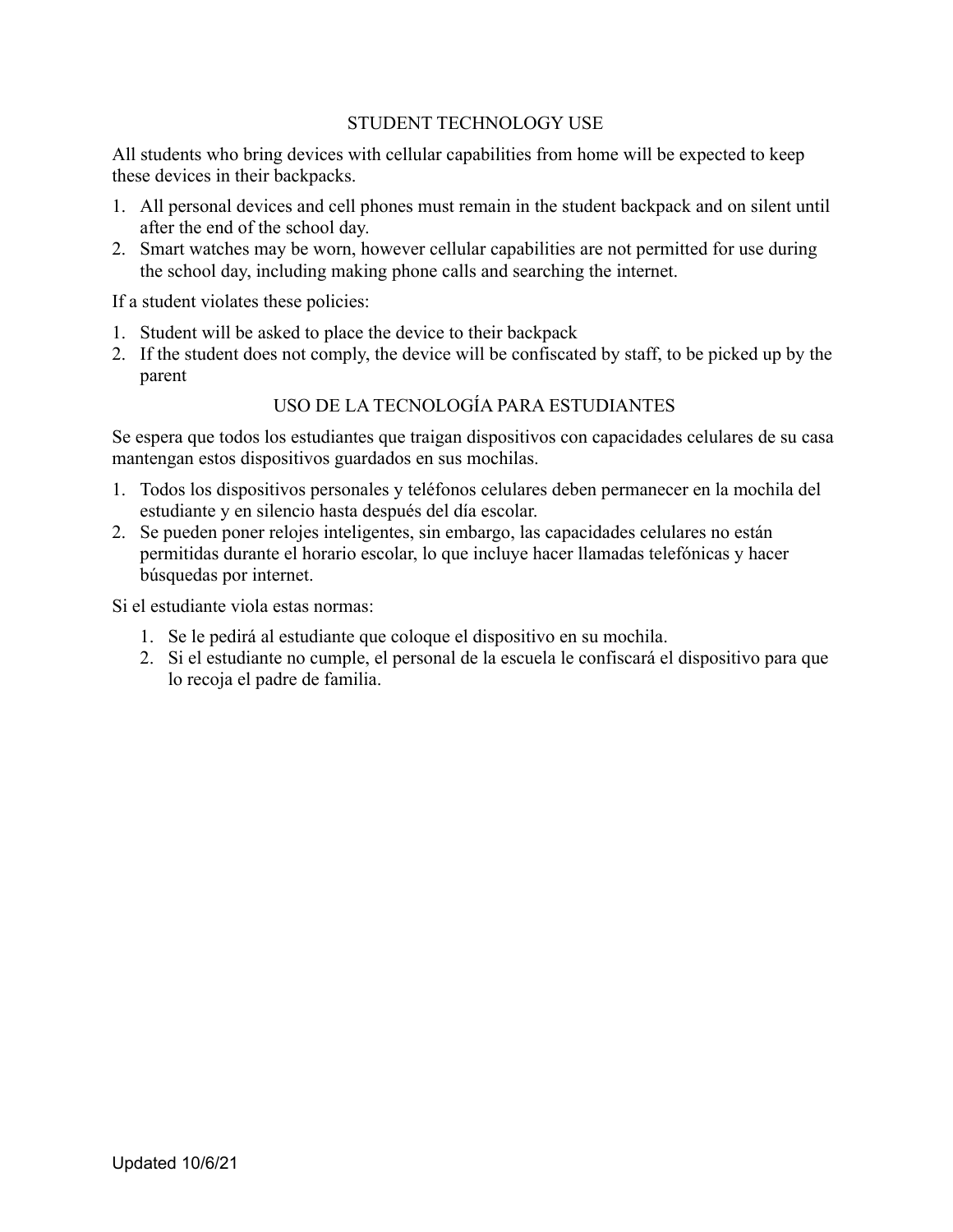#### RAPTOR VISITOR TRACKING SYSTEM

For the safety and security of your child, Northside ISD has implemented a visitor tracking system at all of our elementary schools. The purpose of this system is to ensure that adult visitors on campus do not pose a threat to any students.

The Raptor system will require that all parents/guardians, visitors, or volunteers who would like to enter the building during normal hours of operation to present one of the following at the front desk:

-Valid Drivers License (any state)

-State-Issued ID Card

-Work Visa

-Permanent Resident Card (Green Card)

The ID will then be scanned and a badge with the visitor's picture, date, time, and campus location will be printed. All visitors will then wear the badge while on campus and return it at the end of the visit.

#### SISTEMA DE SEGUIMIENTO DE VISITANTES RAPTOR

Por la seguridad de su hijo/a, el distrito escolar Northside ha implementado un sistema nuevo en muchas de nuestras escuelas para ayudarnos a hacer un seguimiento de visitantes. El propósito de este sistema es asegurarnos que los visitantes adultos que vengan a nuestra escuela no sean una amenaza para cualquiera de nuestros estudiantes.

El sistema Raptor requerirá que todos los padres de familia/guardianes, visitantes, o voluntarios que quieran entrar al edificio durante las horas de operación normales presenten una de las siguientes formas de identificación en la oficina:

-Licencia de Manejar Válida (cualquier estado)

-Tarjeta de Identificación Expedida por el Estado

-Visa de Trabajo

-Tarjeta de Residencia Permanente (Tarjeta Verde)

La identificación será escaneada y una insignia con la foto del visitante, hora de llegada, y localidad de la escuela será impresa. Todos los visitantes deberán usar la insignia mientras estén en la escuela y deben regresarla cuando concluya su visita.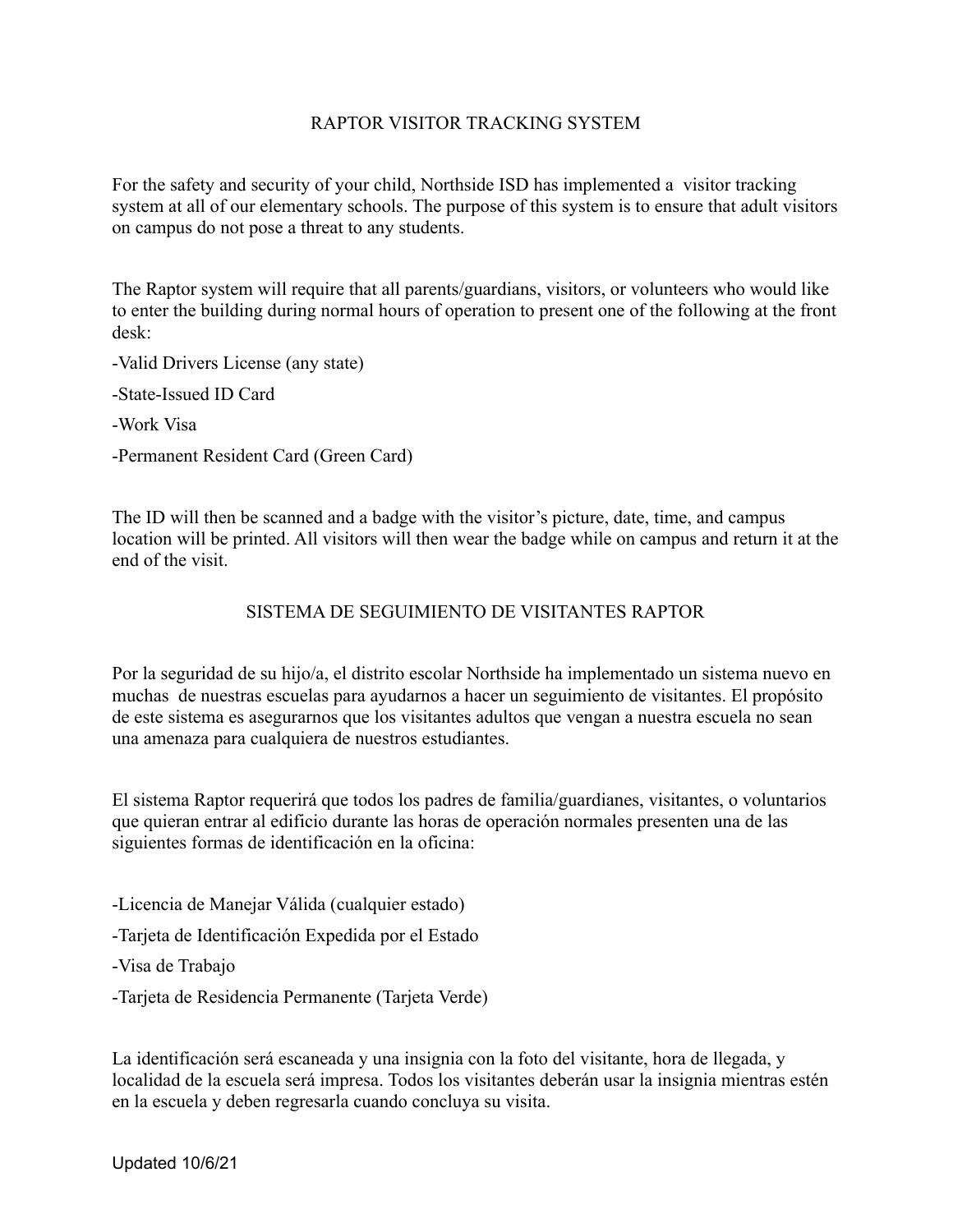#### DROP OFF, BREAKFAST, AND PICK UP PROCEDURES

#### Dropping children off in the morning

Children may NOT be dropped off at school before 7:00 AM as there is no adult supervision until 7:00 AM. All children are able to enter the building through the front cafeteria doors.

Please only use one lane against the curb, and pull your car down as far as possible to drop-off your children. The outside lane is only to allow cars to flow through so they can exit. Under no circumstances are you to leave your car unattended or park when in the drop-off lane next to the curb or in the main parking lot.

#### Breakfast in the Morning

Breakfast is served from 7:00-7:35 AM.

Parents will need to report to the office with their ID to receive a RAPTOR pass anytime they are on campus.

All parents are to leave the campus by the 7:45 a.m. bell, so we can begin our instructional day.

#### After school Pick-up of Children

School is dismissed at 3:05 PM and it is important that parents pick up their children on time.

Teachers and other staff have other responsibilities and cannot supervise the students if their parents do not pick them up on time. If an emergency arises, please call the office and your child will be allowed to wait in the office until someone arrives. THE OFFICE CLOSES AT 3:45 PM.

All parents are to pick their children up in the pick-up lanes. Please pull forward as far as possible.

The iDismiss placard must be displayed when driving through, or walking up.

Under NO circumstances are parents to leave their car unattended in the pick-up lanes.

All children will be asked to sit in front of the building to await their parents. Please do not ask children to meet you at another location.

If we all follow these directions, our school will be both orderly and safe for all.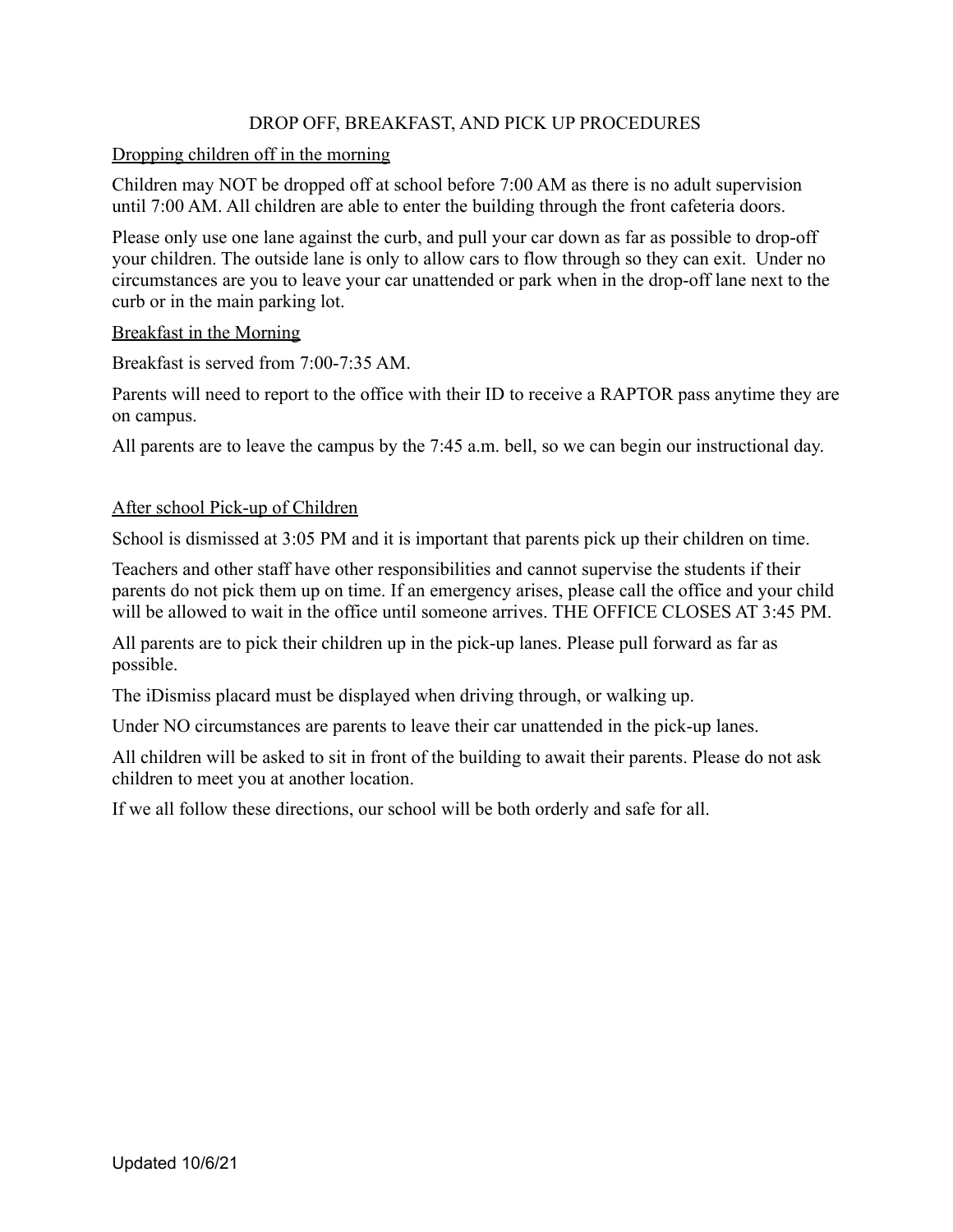## PROCEDIMIENTOS DE DEJAR A SU HIJO(A), DESAYUNO Y SALIDA

#### Dejar a los niños en la mañana

Los niños NO pueden estar en la escuela antes de las 7:00 a.m. ya que no hay supervisión de un adulto hasta las 7:00 a. m. Todos los niños pueden entrar al edificio por las puertas de la cafetería.

Utilice sólo el carril que se encuentra enseguida de la acera y baje a sus hijos en la parada más lejana en el carril para ayudarnos con el flujo del tráfico. El carril exterior es solo para permitir que los autos fluyan y puedan salir. Bajo ninguna circunstancia debe dejar su automóvil desatendido o estacionarse cuando se encuentre en el carril de bajada junto a la acera o en el estacionamiento principal.

#### **Desayuno**

El desayuno se sirve de 7:00 a 7:35 a.m.

Los padres deberán presentarse en la oficina con su identificación para recibir un pase RAPTOR en cualquier momento que estén en el campus.

Todos los padres deben salir del campus antes del timbre de la campana de las 7:45 a.m. para que podamos comenzar nuestro día de instrucción.

#### Recogida de niños a la salida

La escuela termina a las 3:10 p.m. y es importante que los padres de familia recojan a sus hijos a tiempo.

Los maestros y otro personal tienen otras responsabilidades y no pueden supervisar a los estudiantes si sus padres no los recogen a tiempo. Si surge una emergencia, llame a la oficina y su hijo podrá esperar en la oficina hasta que llegue alguien a recogerlo. LA OFICINA CIERRA A LAS 3:45 PM.

Todos los padres deben recoger a sus hijos en el carril de recogida. Por favor, avance lo más que pueda.

El letrero de iDismiss debe mostrarse al conducir o subir.

Bajo NINGUNA circunstancia los padres deben dejar su automóvil desatendido en los carriles de recogida.

Se pedirá a todos los niños que se sienten frente al edificio para esperar a sus padres. No le pida a su hijo(a) que se encuentre con usted en otro lugar.

Si todos seguimos estas instrucciones, nuestra escuela estará ordenada y será segura para todos.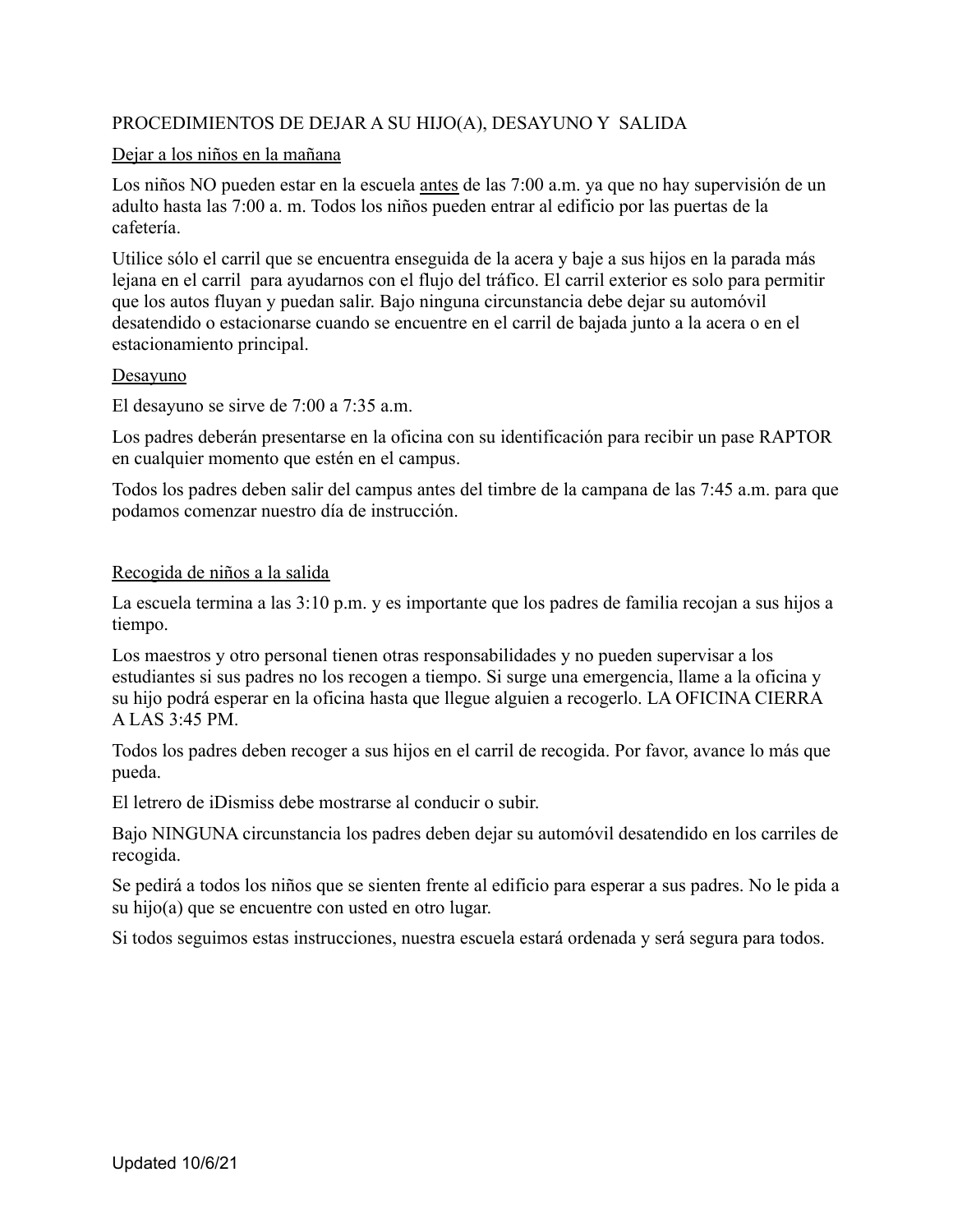#### MEETING WITH TEACHERS AND VISITS TO CLASSROOM DURING INSTRUCTIONAL **DAY**

In order to maximize the time spent on teaching and learning, we want to ensure interruptions to instruction are kept at a minimum. If you need to speak with the teacher, please do so only during his/her conference periods. Please call the office if you are unsure of your child's teacher planning period.

Thank you for all of your help and support to ensure teaching and learning is maximized.

## ENCUENTRO CON MAESTROS Y VISITAS AL AULA DURANTE LA JORNADA INSTRUCTIVA

Para maximizar el tiempo dedicado a la enseñanza y el aprendizaje, queremos asegurarnos de que las interrupciones en la instrucción se mantengan al mínimo. Si necesita hablar con el maestro(a), hágalo sólo durante sus períodos de conferencias. Llame a la oficina si no está seguro del período de planificación del maestro(a) de su hijo.

Gracias por toda su ayuda y apoyo para garantizar que se maximice la enseñanza y el aprendizaje en nuestra escuela.

#### BIRTHDAY RECOGNITION AND TREATS

Birthdays are indeed special days and our teachers will do everything possible to make your child feel special on this day. You may either send STORE BOUGHT cupcakes to the office or you may order ice cream from our school cafeteria.

The cupcakes dropped off at the office will be given to the children as they leave for the day. To prevent interruption of the instructional day, parents may not deliver the cupcakes to the classroom. To purchase ice cream to be served during lunch, please contact the cafeteria manager one week in advance of this special day.

#### CELEBRACIONES DE CUMPLEAÑOS

Los cumpleaños son días muy especiales y nuestros maestros(as) harán todo lo posible para que su hijo(a) se sienta especial en este día. Ustedes pueden mandar pastelitos "cupcakes" COMPRADOS EN LA TIENDA o pueden ordenar nieve de la cafetería de la escuela.

Los pastelitos se pueden dejar en la oficina y se le darán a los estudiantes al final del día escolar antes de irse a su casa. Para prevenir la interrupción en el día escolar, no se le permitirá a los padres de familia ir al salón de clase a dejar los pastelitos. Para comprar la nieve que se servirá durante la hora de la comida, por favor comuníquese con la gerente (manager) de la cafetería una semana por adelantado de este día especial.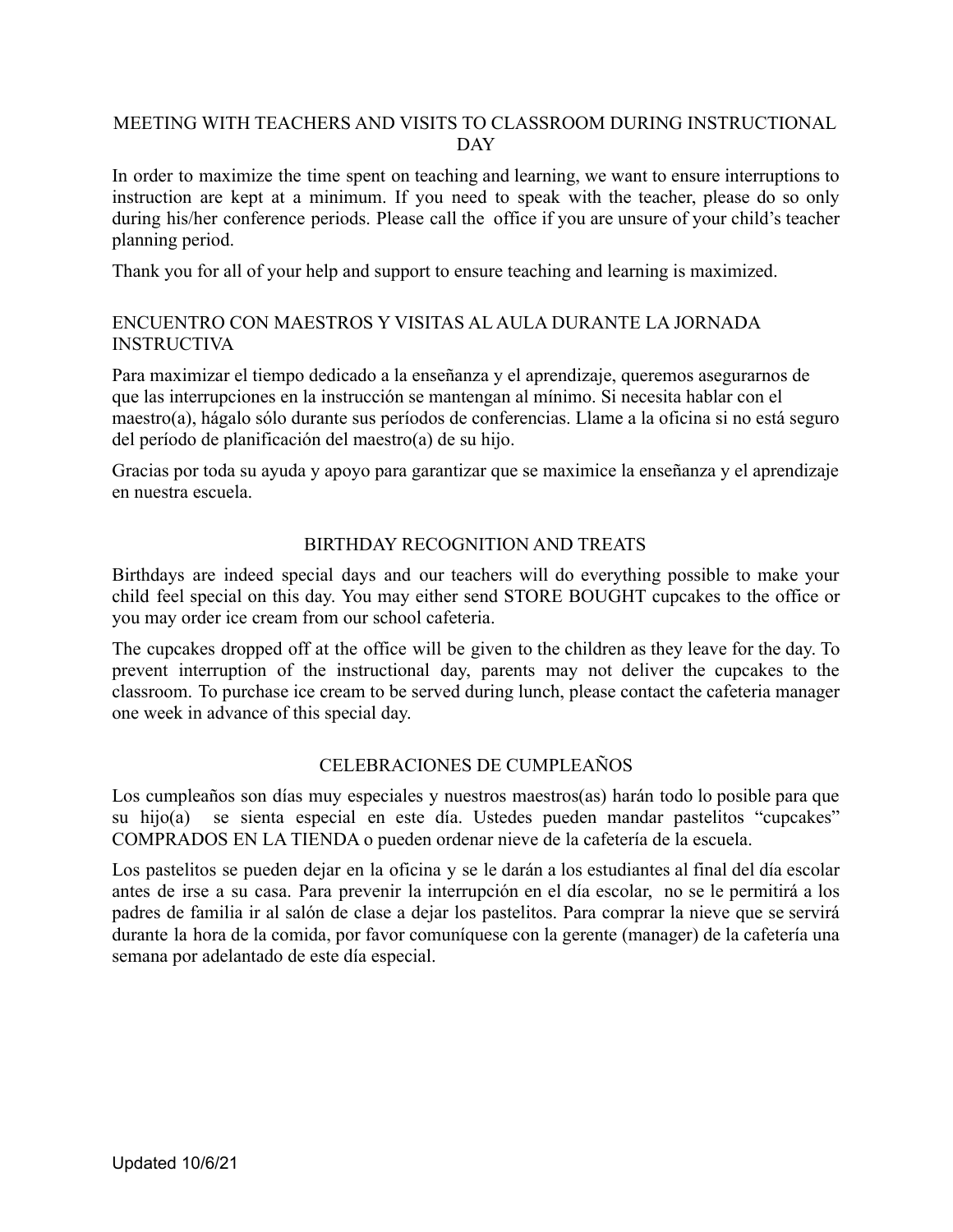#### PARENT NOTIFICATION LETTER

August 23, 2021

Dear Parents,

As a parent of a student at Glenoaks Elementary, you have the right to know the professional qualifications of the classroom teachers who instruct your child. Federal law allows you to ask for certain information about your child's classroom teacher, and requires us to give you this information in a timely manner if you ask for it. Specifically, you have the right to ask for the following information about each of your child's classroom teacher:

- Whether State Board of Education Certification (SBEC) has licensed or qualified the teacher for the grades and subjects he or she teaches.

Whether State Board of Education Certification (SBEC) has decided that the teacher can teach in the classroom without being licensed or qualified under state regulations because of special circumstances.

The teacher's college major, whether the teacher has any advanced degrees and, if so, the subject or the degrees.

Whether any teacher aides or similar paraprofessionals provide services to your child, and if they do, their qualifications.

If you would like to receive this information, please call Cathy De Leon at (210) 397-2300

Respectfully,

Cathy De Leon, Principal